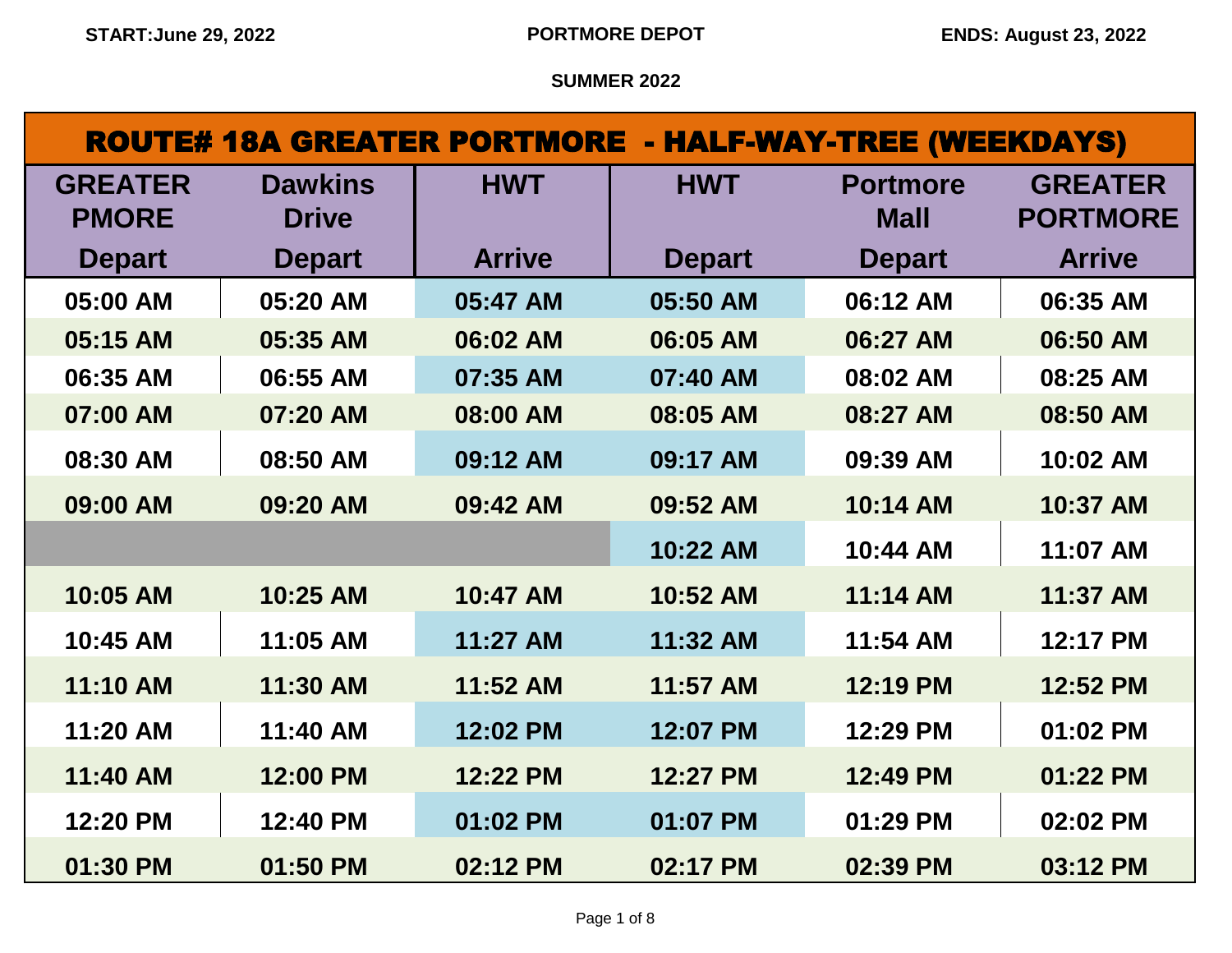| 02:05 PM | 02:25 PM | 02:47 PM | 02:52 PM | 03:14 PM | 03:54 PM |
|----------|----------|----------|----------|----------|----------|
| 03:15 PM | 03:35 PM | 04:00 PM | 04:05 PM | 04:27 PM | 05:07 PM |
| 04:00 PM | 04:20 PM | 04:45 PM | 04:50 PM | 05:12 PM | 05:52 PM |
| 05:10 PM | 05:30 PM | 05:55 PM | 06:00 PM | 06:22 PM | 07:02 PM |
| 06:00 PM | 06:20 PM | 06:45 PM | 06:50 PM | 07:12 PM | 07:52 PM |
| 07:05 PM | 07:25 PM | 07:50 PM | 07:55 PM | 08:17 PM | 08:57 PM |
| 08:00 PM | 08:20 PM | 08:45 PM | 08:50 PM | 09:12 PM | 09:52 PM |
| 09:00 PM | 09:20 PM | 09:45 PM | 09:50 PM | 10:12 PM | 10:52 PM |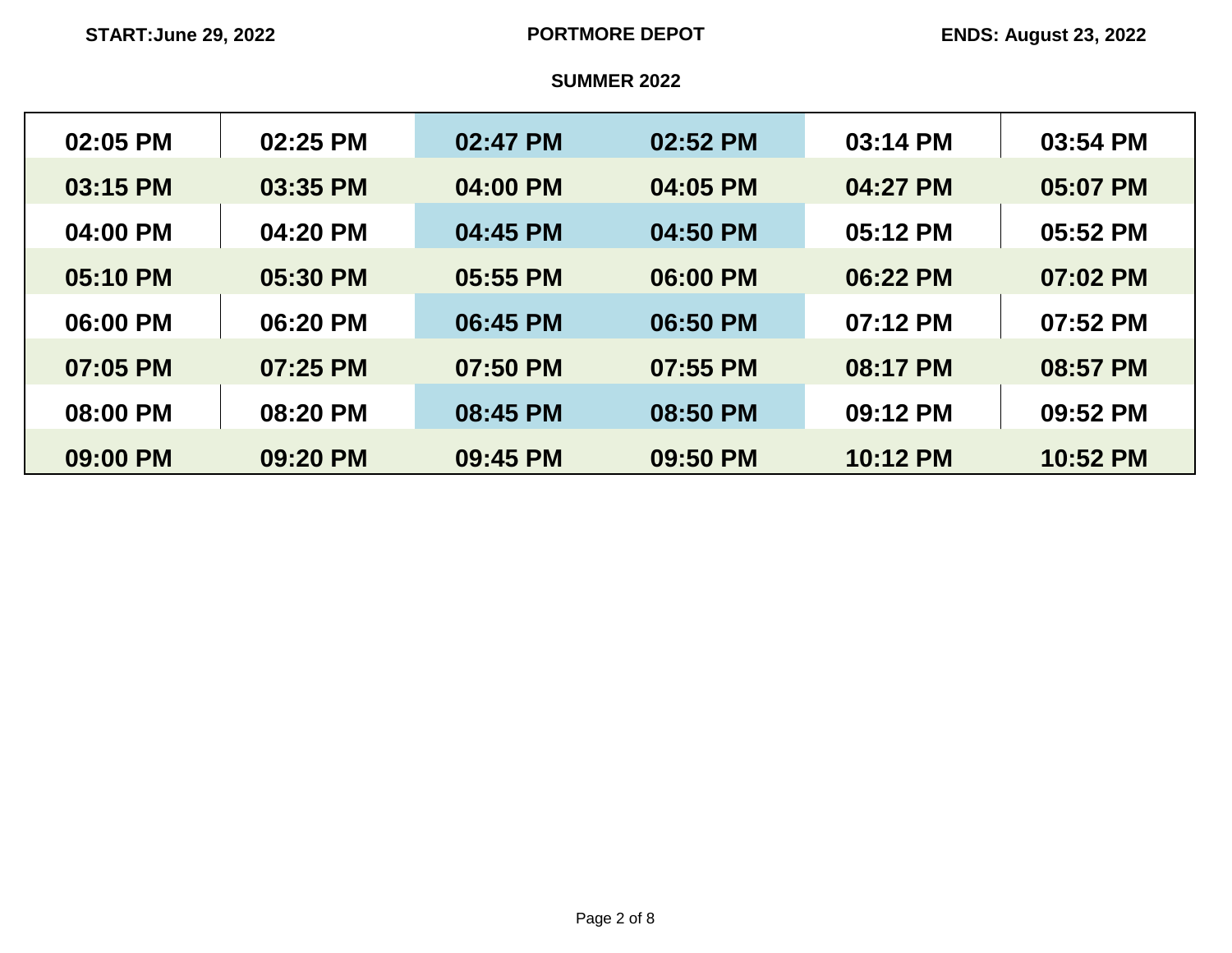|                                   | <b>ROUTE# 18A GREATER PORTMORE - HALF-WAY-TREE (SATURDAYS)</b> |               |               |                                |                                   |  |  |
|-----------------------------------|----------------------------------------------------------------|---------------|---------------|--------------------------------|-----------------------------------|--|--|
| <b>GREATER</b><br><b>PORTMORE</b> | <b>Dawkins</b><br><b>Drive</b>                                 | <b>HWT</b>    | <b>HWT</b>    | <b>Portmore</b><br><b>Mall</b> | <b>GREATER</b><br><b>PORTMORE</b> |  |  |
| <b>Depart</b>                     | <b>Depart</b>                                                  | <b>Arrive</b> | <b>Depart</b> | <b>Depart</b>                  | <b>Arrive</b>                     |  |  |
| 05:20 AM                          | 05:45 AM                                                       | 06:05 AM      | 06:10 AM      | 06:30 AM                       | 06:50 AM                          |  |  |
| 06:10 AM                          | 06:35 AM                                                       | 06:55 AM      | 07:00 AM      | 07:20 AM                       | 07:40 AM                          |  |  |
|                                   |                                                                |               |               |                                |                                   |  |  |
| 07:00 AM                          | 07:25 AM                                                       | 07:45 AM      | 07:50 AM      | 08:10 AM                       | 08:30 AM                          |  |  |
| 07:50 AM                          | 08:15 AM                                                       | 08:35 AM      | 08:40 AM      | 09:00 AM                       | 09:20 AM                          |  |  |
| 08:40 AM                          | 09:05 AM                                                       | 09:25 AM      | 09:30 AM      | 09:50 AM                       | 10:10 AM                          |  |  |
| 09:30 AM                          | 09:55 AM                                                       | 10:15 AM      | 10:20 AM      | 10:40 AM                       | 11:00 AM                          |  |  |
| 10:20 AM                          | 10:45 AM                                                       | 11:05 AM      | 11:10 AM      | 11:30 AM                       | 11:50 AM                          |  |  |
| 11:10 AM                          | 11:35 AM                                                       | 11:55 AM      | 12:00 PM      | 12:20 PM                       | 12:45 PM                          |  |  |
| 12:00 PM                          | 12:25 PM                                                       | 12:47 PM      | 12:57 PM      | 01:14 PM                       | 01:39 PM                          |  |  |
| 12:55 PM                          | 01:15 PM                                                       | 01:37 PM      | 01:47 PM      | 02:04 PM                       | 02:29 PM                          |  |  |
| 01:45 PM                          | 02:05 PM                                                       | 02:27 PM      | 02:37 PM      | 02:54 PM                       | 03:19 PM                          |  |  |
| 02:35 PM                          | 02:55 PM                                                       | 03:17 PM      | 03:27 PM      | 03:44 PM                       | 04:02 PM                          |  |  |
| 03:25 PM                          | 03:45 PM                                                       | 04:00 PM      | 04:07 PM      | 04:37 PM                       | 04:55 PM                          |  |  |
| 04:15 PM                          | 04:35 PM                                                       | 04:50 PM      | 04:57 PM      | 05:27 PM                       | 05:45 PM                          |  |  |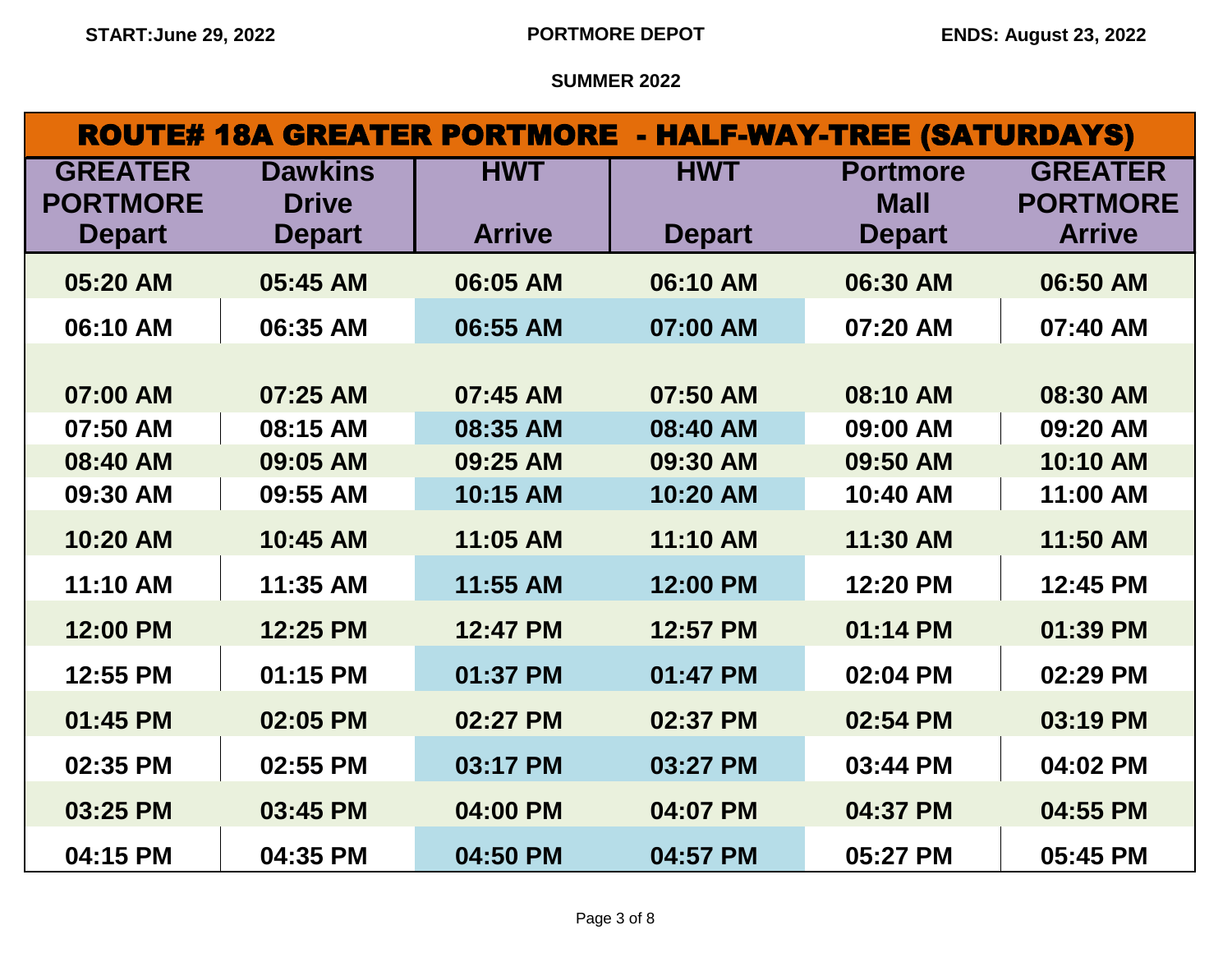| 05:05 PM | 05:25 PM | 05:40 PM | 05:47 PM | 06:17 PM | 06:35 PM |
|----------|----------|----------|----------|----------|----------|
| 05:55 PM | 06:15 PM | 06:30 PM | 06:37 PM | 07:07 PM | 07:25 PM |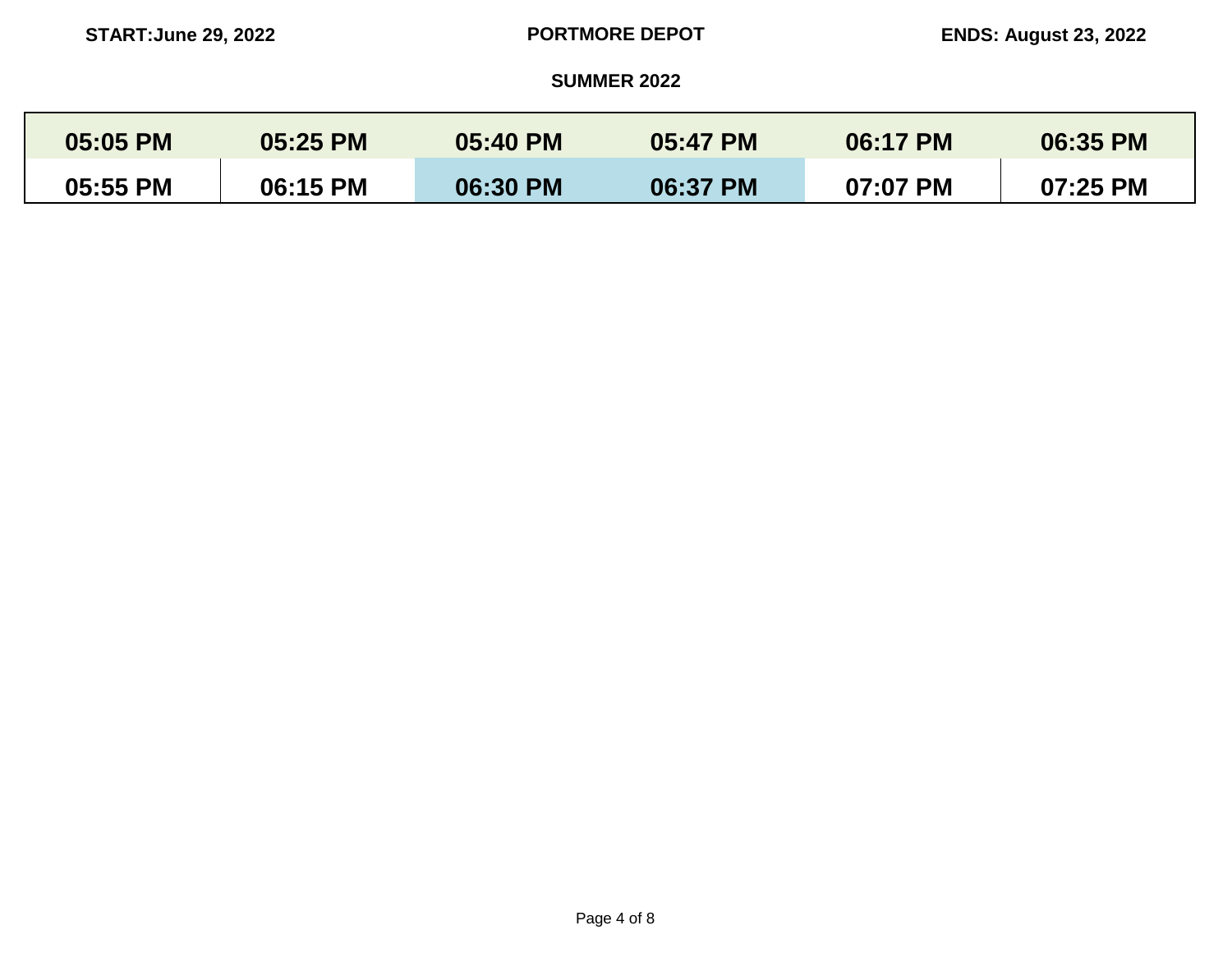| 06:45 PM        | 07:05 PM       | 07:20 PM                           | 07:27 PM      | 07:57 PM                  | 08:15 PM        |
|-----------------|----------------|------------------------------------|---------------|---------------------------|-----------------|
| 07:35 PM        | 07:55 PM       | 08:10 PM                           | 08:17 PM      | 08:47 PM                  | 09:07 PM        |
| 08:25 PM        | 08:45 PM       | 09:05 PM                           | 09:25 PM      | 09:45 PM                  | 10:05 PM        |
| 09:15 PM        | 09:35 PM       | 09:55 PM                           | 10:15 PM      | 10:35 PM                  | 10:55 PM        |
|                 |                | <b>ROUTE# 18A GREATER PORTMORE</b> |               | - HALF-WAY-TREE (SUNDAYS) |                 |
| <b>GREATER</b>  | <b>Dawkins</b> | <b>HWT</b>                         | <b>HWT</b>    | <b>Portmore</b>           | <b>GREATER</b>  |
| <b>PORTMORE</b> | <b>Drive</b>   |                                    |               | <b>Mall</b>               | <b>PORTMORE</b> |
| <b>Depart</b>   | <b>Depart</b>  | <b>Arrive</b>                      | <b>Depart</b> | <b>Depart</b>             | <b>Arrive</b>   |
| 05:45 AM        | 06:07 AM       | 06:27 AM                           | 06:36 AM      | 06:54 AM                  | 07:16 AM        |
| 06:35 AM        | 06:57 AM       | 07:17 AM                           | 07:26 AM      | 07:44 AM                  | 08:06 AM        |
| 07:25 AM        | 07:47 AM       | 08:07 AM                           | 08:16 AM      | 08:34 AM                  | 08:56 AM        |
| 08:15 AM        | 08:37 AM       | 08:57 AM                           | 09:06 AM      | 09:27 AM                  | 09:49 AM        |
| 09:05 AM        | 09:27 AM       | 09:45 AM                           | 09:54 AM      | 10:15 AM                  | 10:37 AM        |
| 09:55 AM        | 10:17 AM       | 10:35 AM                           | 10:44 AM      | 11:05 AM                  | 11:27 AM        |
| 10:45 AM        | 11:07 AM       | 11:25 AM                           | 11:34 AM      | 11:55 AM                  | 12:17 PM        |
| 11:35 AM        | 11:57 AM       | 12:15 PM                           | 12:24 PM      | 12:45 PM                  | 01:07 PM        |
| 12:25 PM        | 12:47 PM       | 01:05 PM                           | 01:14 PM      | 01:35 PM                  | 01:57 PM        |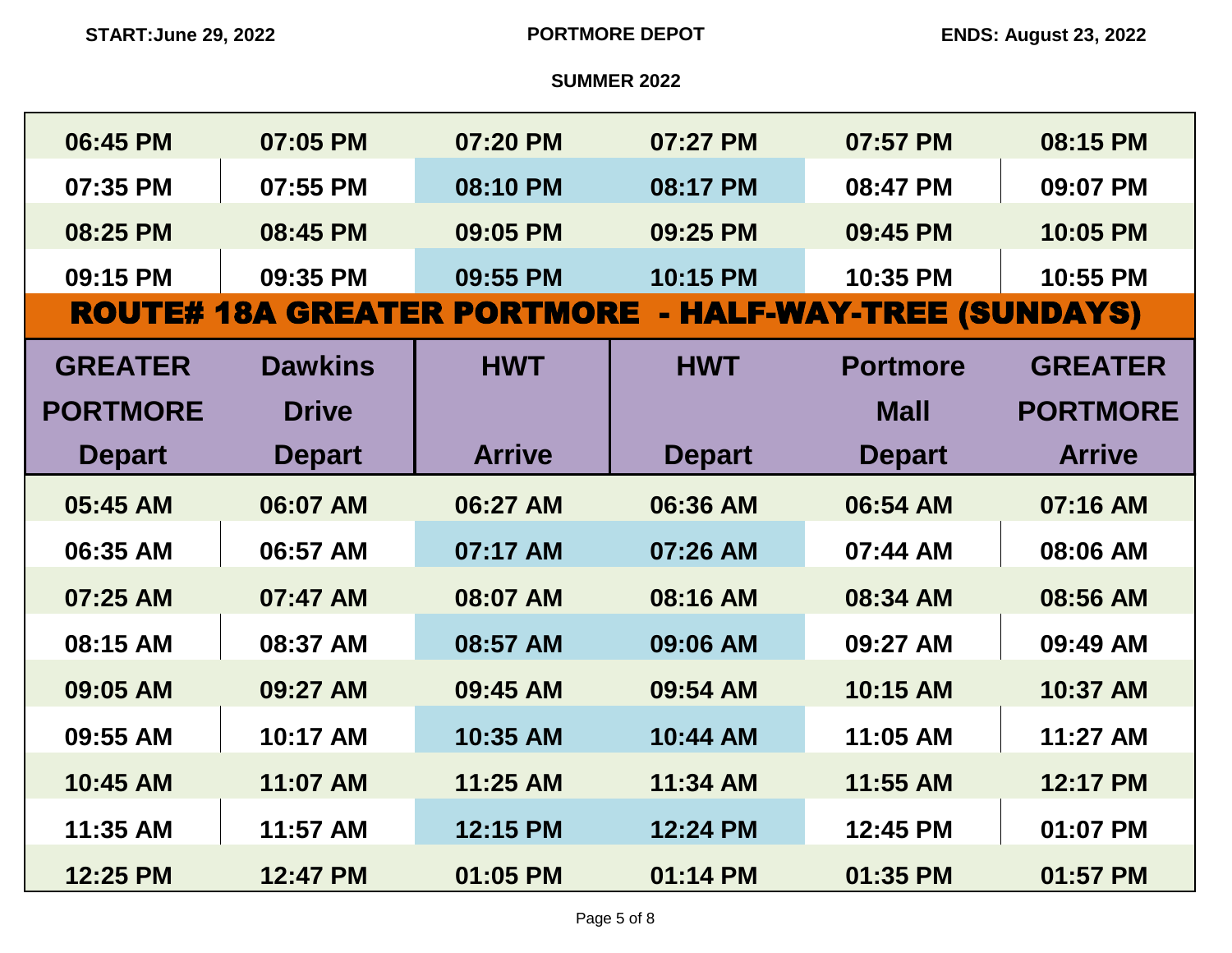| 01:15 PM | 01:37 PM | 01:55 PM | 02:04 PM | 02:25 PM | 02:51 PM |
|----------|----------|----------|----------|----------|----------|
| 02:05 PM | 02:23 PM | 02:41 PM | 02:50 PM | 03:11 PM | 03:37 PM |
| 02:55 PM | 03:13 PM | 03:31 PM | 03:40 PM | 04:01 PM | 04:27 PM |
| 03:45 PM | 04:03 PM | 04:21 PM | 04:30 PM | 04:51 PM | 05:17 PM |
| 04:35 PM | 04:53 PM | 05:11 PM | 05:20 PM | 05:41 PM | 06:07 PM |
| 05:25 PM | 05:43 PM | 06:01 PM | 06:10 PM | 06:31 PM | 06:57 PM |
| 06:15 PM | 06:33 PM | 06:51 PM | 07:00 PM | 07:21 PM | 07:47 PM |
| 07:05 PM | 07:23 PM | 07:41 PM | 07:45 PM | 08:06 PM | 08:32 PM |
| 07:55 PM | 08:13 PM | 08:31 PM | 08:35 PM | 08:56 PM | 09:22 PM |
| 08:45 PM | 09:03 PM | 09:21 PM | 09:25 PM | 09:46 PM | 10:12 PM |
| 09:30 PM | 09:48 PM | 10:06 PM | 10:15 PM | 10:36 PM | 11:02 PM |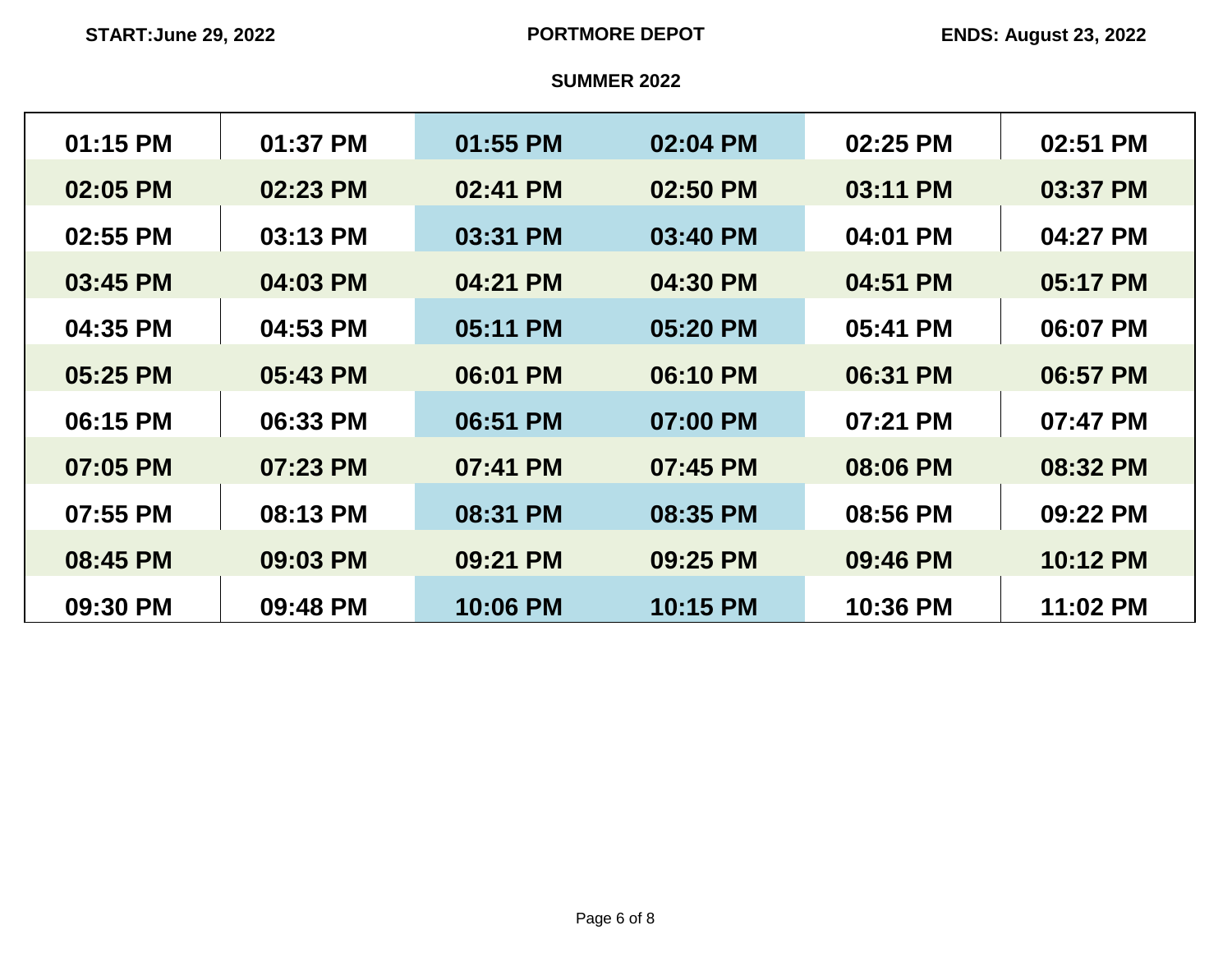|                 |                | <b>ROUTE# 18A GREATER PORTMORE - HALF-WAY-TREE (PUBLIC HOLIDAYS)</b> |               |                 |                 |
|-----------------|----------------|----------------------------------------------------------------------|---------------|-----------------|-----------------|
| <b>GREATER</b>  | <b>Dawkins</b> | <b>HWT</b>                                                           | <b>HWT</b>    | <b>Portmore</b> | <b>GREATER</b>  |
| <b>PORTMORE</b> | <b>Drive</b>   |                                                                      |               | <b>Mall</b>     | <b>PORTMORE</b> |
| <b>Depart</b>   | <b>Depart</b>  | <b>Arrive</b>                                                        | <b>Depart</b> | <b>Depart</b>   | <b>Arrive</b>   |
| 05:45 AM        | 06:07 AM       | 06:27 AM                                                             | 06:36 AM      | 06:54 AM        | 07:16 AM        |
| 06:35 AM        | 06:57 AM       | 07:17 AM                                                             | 07:26 AM      | 07:44 AM        | 08:06 AM        |
| 07:25 AM        | 07:47 AM       | 08:07 AM                                                             | 08:16 AM      | 08:34 AM        | 08:56 AM        |
| 08:15 AM        | 08:37 AM       | 08:57 AM                                                             | 09:06 AM      | 09:27 AM        | 09:49 AM        |
| 09:05 AM        | 09:27 AM       | 09:45 AM                                                             | 09:54 AM      | 10:15 AM        | 10:37 AM        |
| 09:55 AM        | 10:17 AM       | 10:35 AM                                                             | 10:44 AM      | 11:05 AM        | 11:27 AM        |
| 10:45 AM        | 11:07 AM       | 11:25 AM                                                             | 11:34 AM      | 11:55 AM        | 12:17 PM        |
| 11:35 AM        | 11:57 AM       | 12:15 PM                                                             | 12:24 PM      | 12:45 PM        | 01:07 PM        |
| 12:25 PM        | 12:47 PM       | 01:05 PM                                                             | 01:14 PM      | 01:35 PM        | 01:57 PM        |
| 01:15 PM        | 01:37 PM       | 01:55 PM                                                             | 02:04 PM      | 02:25 PM        | 02:51 PM        |
| 02:05 PM        | 02:23 PM       | 02:41 PM                                                             | 02:50 PM      | 03:11 PM        | 03:37 PM        |
| 02:55 PM        | 03:13 PM       | 03:31 PM                                                             | 03:40 PM      | 04:01 PM        | 04:27 PM        |
| 03:45 PM        | 04:03 PM       | 04:21 PM                                                             | 04:30 PM      | 04:51 PM        | 05:17 PM        |